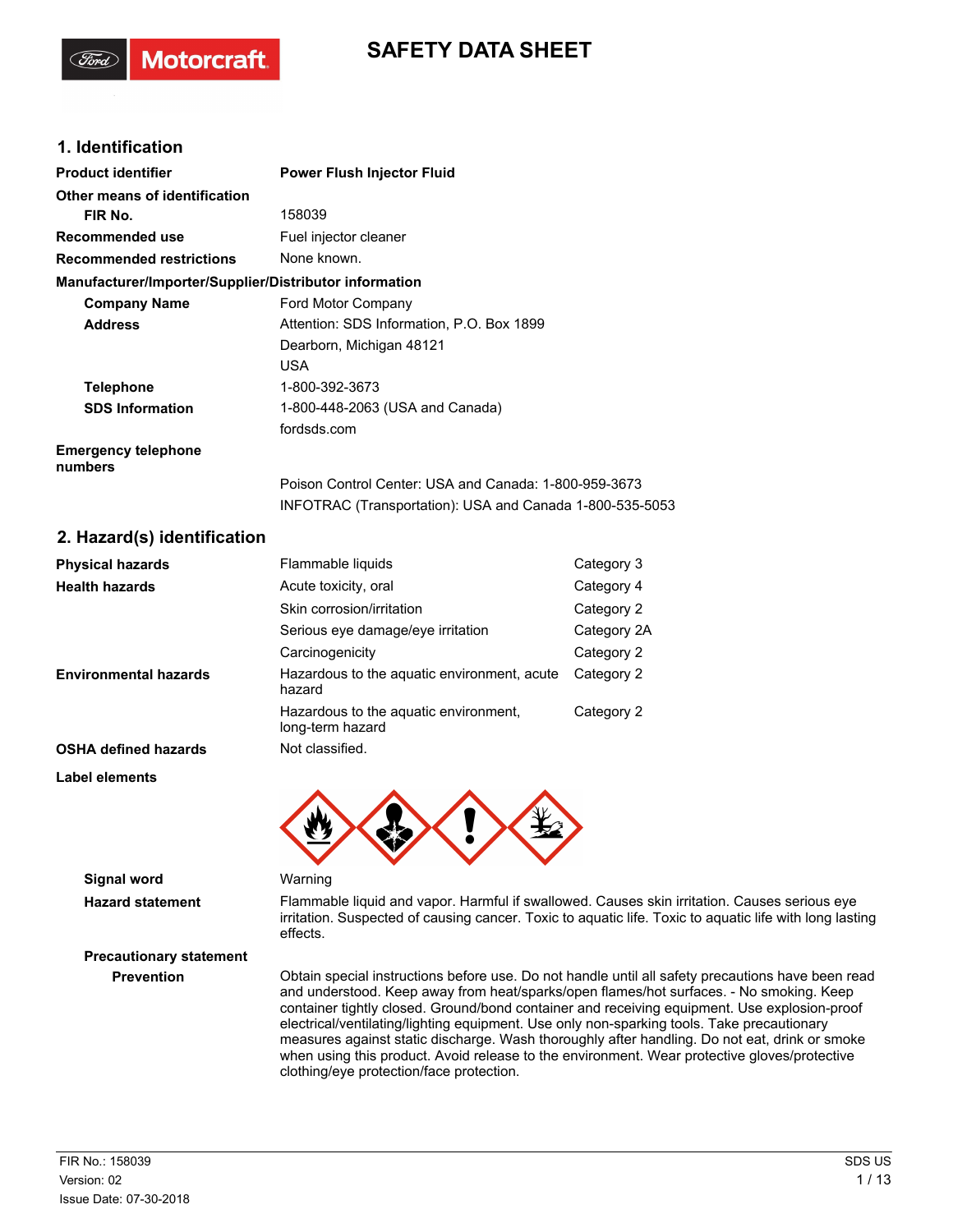| <b>Response</b>                              | If swallowed: Call a poison center/doctor if you feel unwell. Rinse mouth. Do NOT induce<br>vomiting. If on skin (or hair): Take off immediately all contaminated clothing. Rinse skin with<br>water/shower. If skin irritation occurs: Get medical advice/attention. If in eyes: Rinse cautiously<br>with water for several minutes. Remove contact lenses, if present and easy to do. Continue<br>rinsing. If eye irritation persists: Get medical advice/attention. If exposed or concerned: Get<br>medical advice/attention. Take off contaminated clothing and wash before reuse. In case of fire:<br>Use appropriate media to extinguish. Collect spillage. |
|----------------------------------------------|-------------------------------------------------------------------------------------------------------------------------------------------------------------------------------------------------------------------------------------------------------------------------------------------------------------------------------------------------------------------------------------------------------------------------------------------------------------------------------------------------------------------------------------------------------------------------------------------------------------------------------------------------------------------|
| <b>Storage</b>                               | Keep cool. Store locked up. Store in a well-ventilated place.                                                                                                                                                                                                                                                                                                                                                                                                                                                                                                                                                                                                     |
| <b>Disposal</b>                              | Dispose of contents/container in accordance with local/regional/national/international regulations.                                                                                                                                                                                                                                                                                                                                                                                                                                                                                                                                                               |
| Hazard(s) not otherwise<br>classified (HNOC) | HARMFUL OR FATAL IF SWALLOWED.<br>Aspiration may cause pulmonary edema and pneumonitis. May cause irritation of respiratory tract.<br>Vapors have a narcotic effect and may cause headache, fatigue, dizziness and nausea. May be<br>harmful if absorbed through skin.                                                                                                                                                                                                                                                                                                                                                                                            |
| Supplemental information                     | None.                                                                                                                                                                                                                                                                                                                                                                                                                                                                                                                                                                                                                                                             |

# **3. Composition/information on ingredients**

**Mixtures**

| <b>Chemical name</b>                        | Common name and synonyms | <b>CAS number</b> | %           |
|---------------------------------------------|--------------------------|-------------------|-------------|
| tert-Butylbenzene                           |                          | $98-06-6$         | $7 - 12$    |
| <b>TRIMETHYLBENZENE</b>                     |                          | 25551-13-7        | $5 - 13$    |
| Solvent naphtha (petroleum), light<br>arom. |                          | 64742-95-6        | $4 - 16$    |
| 1,2,4-TRIMETHYLBENZENE                      |                          | $95 - 63 - 6$     | $2 - 7$     |
| 1,4-Diethylbenzene                          |                          | 105-05-5          | $1 - 4$     |
| <b>CUMENE</b>                               |                          | $98 - 82 - 8$     | $0.2 - 0.8$ |
| 2-BUTOXYETHANOL                             |                          | 111-76-2          | $13 - 16$   |
| Solvent naphtha (petroleum), heavy<br>arom. |                          | 64742-94-5        | < 10        |
| 4-METHYLPENTAN-2-OL                         |                          | 108-11-2          | $3 - 5$     |
| Ammonia, aqueous solution                   |                          | 1336-21-6         | $1 - 2$     |
| <b>NAPHTHALENE</b>                          |                          | $91 - 20 - 3$     | $0.6 - 2$   |
| 1,2,3-TRIMETHYLBENZENE                      |                          | 526-73-8          | $0.4 - 2$   |
| <b>SULPHURIC ACID</b>                       |                          | 7664-93-9         | $\leq 0.1$  |

Specific chemical identity and/or exact percentage (concentration) of composition has been withheld as a trade secret.

**Unsuitable extinguishing** Do not use water jet as an extinguisher, as this will spread the fire.

# **4. First-aid measures**

| <b>Inhalation</b>                                                            | Move to fresh air. Call a physician if symptoms develop or persist.                                                                                                                                                                                                                                                                    |
|------------------------------------------------------------------------------|----------------------------------------------------------------------------------------------------------------------------------------------------------------------------------------------------------------------------------------------------------------------------------------------------------------------------------------|
| <b>Skin contact</b>                                                          | Take off immediately all contaminated clothing. Rinse skin with water/shower. If skin irritation<br>occurs: Get medical advice/attention. Wash contaminated clothing before reuse.                                                                                                                                                     |
| Eye contact                                                                  | Immediately flush eyes with plenty of water for at least 15 minutes. Remove contact lenses, if<br>present and easy to do. Continue rinsing. Get medical attention if irritation develops and persists.                                                                                                                                 |
| Ingestion                                                                    | Call a physician or poison control center immediately. Rinse mouth. Do not induce vomiting. If<br>vomiting occurs, keep head low so that stomach content doesn't get into the lungs.                                                                                                                                                   |
| <b>Most important</b><br>symptoms/effects, acute and<br>delayed              | Headache. Dizziness. Nausea, vomiting. Severe eye irritation. Symptoms may include stinging,<br>tearing, redness, swelling, and blurred vision. Skin irritation. May cause redness and pain.                                                                                                                                           |
| Indication of immediate<br>medical attention and special<br>treatment needed | Provide general supportive measures and treat symptomatically. Thermal burns: Flush with water<br>immediately. While flushing, remove clothes which do not adhere to affected area. Call an<br>ambulance. Continue flushing during transport to hospital. Keep victim warm. Keep victim under<br>observation. Symptoms may be delayed. |
| <b>General information</b>                                                   | Take off all contaminated clothing immediately. IF exposed or concerned: Get medical<br>advice/attention. Ensure that medical personnel are aware of the material(s) involved, and take<br>precautions to protect themselves. Show this safety data sheet to the doctor in attendance. Wash<br>contaminated clothing before reuse.     |
| 5. Fire-fighting measures                                                    |                                                                                                                                                                                                                                                                                                                                        |
|                                                                              |                                                                                                                                                                                                                                                                                                                                        |

**media**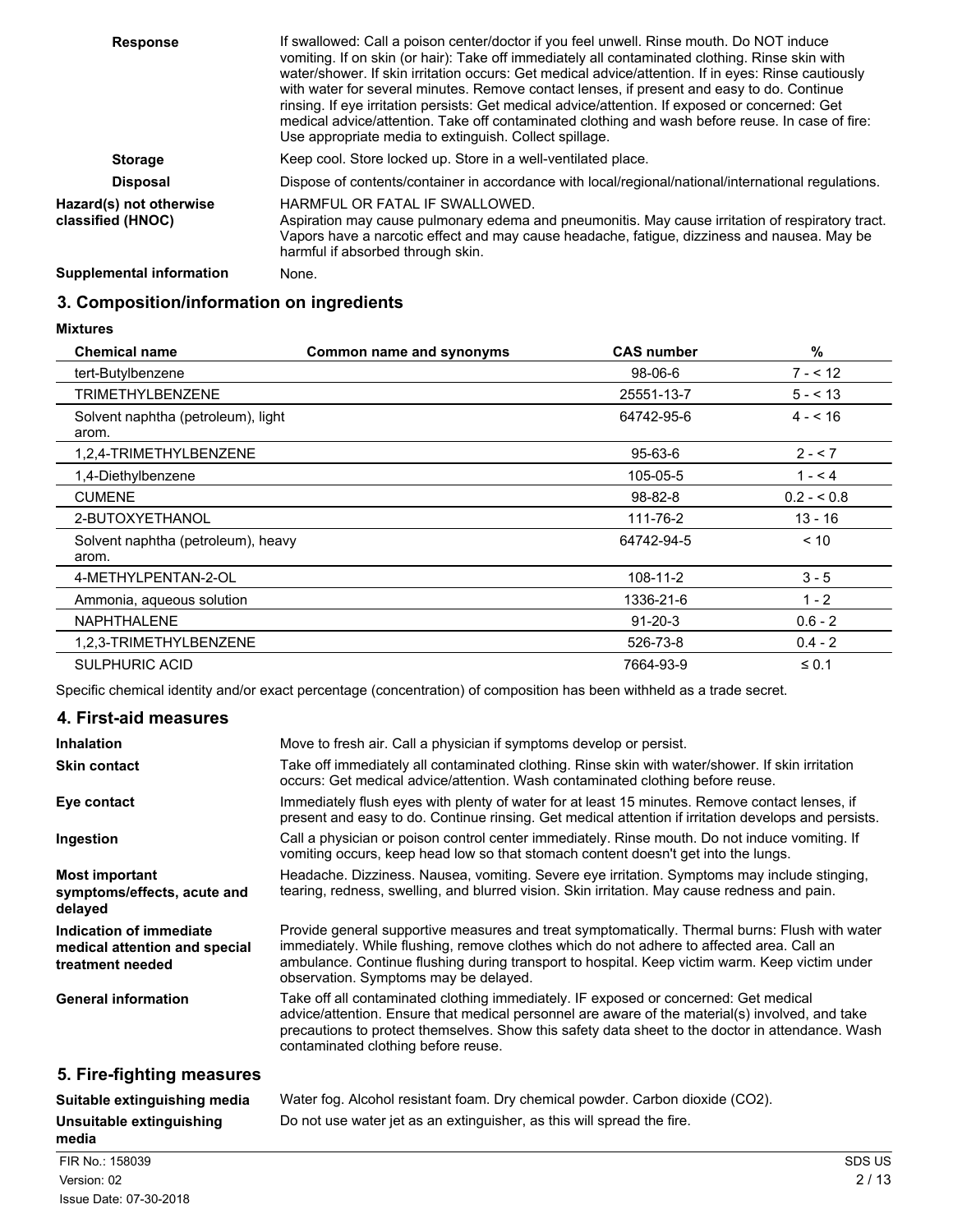| Specific hazards arising from<br>the chemical                             | Vapors may form explosive mixtures with air. Vapors may travel considerable distance to a source<br>of ignition and flash back. During fire, gases hazardous to health may be formed. Upon<br>decomposition, this product emits carbon monoxide, carbon dioxide and/or low molecular weight<br>hydrocarbons.                                                                                                                                                                                                                                                                                                                       |
|---------------------------------------------------------------------------|------------------------------------------------------------------------------------------------------------------------------------------------------------------------------------------------------------------------------------------------------------------------------------------------------------------------------------------------------------------------------------------------------------------------------------------------------------------------------------------------------------------------------------------------------------------------------------------------------------------------------------|
| Special protective equipment<br>and precautions for firefighters          | Self-contained breathing apparatus and full protective clothing must be worn in case of fire.                                                                                                                                                                                                                                                                                                                                                                                                                                                                                                                                      |
| <b>Fire fighting</b><br>equipment/instructions                            | In case of fire and/or explosion do not breathe fumes. Move containers from fire area if you can do<br>so without risk.                                                                                                                                                                                                                                                                                                                                                                                                                                                                                                            |
| <b>Specific methods</b>                                                   | Use standard firefighting procedures and consider the hazards of other involved materials.                                                                                                                                                                                                                                                                                                                                                                                                                                                                                                                                         |
| <b>General fire hazards</b>                                               | Flammable liquid and vapor.                                                                                                                                                                                                                                                                                                                                                                                                                                                                                                                                                                                                        |
| 6. Accidental release measures                                            |                                                                                                                                                                                                                                                                                                                                                                                                                                                                                                                                                                                                                                    |
| Personal precautions,<br>protective equipment and<br>emergency procedures | Avoid contact with eyes, skin, and clothing. Do not breathe mist or vapor. Do not touch damaged<br>containers or spilled material unless wearing appropriate protective clothing. Ventilate closed<br>spaces before entering them. Keep people away from and upwind of spill/leak. Keep unnecessary<br>personnel away. Eliminate all ignition sources (no smoking, flares, sparks, or flames in immediate<br>area). Local authorities should be advised if significant spillages cannot be contained. Wear<br>appropriate protective equipment and clothing during clean-up. For personal protection, see<br>section 8 of the SDS. |
| <b>Methods and materials for</b><br>containment and cleaning up           | Use water spray to reduce vapors or divert vapor cloud drift. Eliminate all ignition sources (no<br>smoking, flares, sparks, or flames in immediate area). Keep combustibles (wood, paper, oil, etc.)<br>away from spilled material. Take precautionary measures against static discharge. Use only<br>non-sparking tools. The product is immiscible with water and will spread on the water surface.<br>Prevent product from entering drains.                                                                                                                                                                                     |
|                                                                           | Large Spills: Stop the flow of material, if this is without risk. Dike the spilled material, where this is<br>possible. Use a non-combustible material like vermiculite, sand or earth to soak up the product<br>and place into a container for later disposal. Following product recovery, flush area with water.                                                                                                                                                                                                                                                                                                                 |
|                                                                           | Small Spills: Absorb with earth, sand or other non-combustible material and transfer to containers<br>for later disposal. Wipe up with absorbent material (e.g. cloth, fleece). Clean surface thoroughly to<br>remove residual contamination.                                                                                                                                                                                                                                                                                                                                                                                      |

Never return spills to original containers for re-use. Put material in suitable, covered, labeled containers. For waste disposal, see section 13 of the SDS.

Avoid release to the environment. Inform appropriate managerial or supervisory personnel of all environmental releases. Prevent further leakage or spillage if safe to do so. Avoid discharge into drains, water courses or onto the ground. **Environmental precautions**

# **7. Handling and storage**

| <b>Precautions for safe handling</b>                            | Do not handle until all safety precautions have been read and understood. Obtain special<br>instructions before use. Do not get in eyes, on skin, or on clothing. Avoid prolonged exposure. Do<br>not taste or swallow. When using, do not eat, drink or smoke. All equipment used when handling<br>the product must be grounded. Use non-sparking tools and explosion-proof equipment. Take<br>precautionary measures against static discharges. Should be handled in closed systems, if<br>possible. Explosion-proof general and local exhaust ventilation. Do not handle, store or open near<br>an open flame, sources of heat or sources of ignition. Protect material from direct sunlight. Avoid<br>release to the environment. Observe good industrial hygiene practices. Wash hands thoroughly<br>after handling. Wear appropriate personal protective equipment. For personal protection, see<br>Section 8 of the SDS. |
|-----------------------------------------------------------------|---------------------------------------------------------------------------------------------------------------------------------------------------------------------------------------------------------------------------------------------------------------------------------------------------------------------------------------------------------------------------------------------------------------------------------------------------------------------------------------------------------------------------------------------------------------------------------------------------------------------------------------------------------------------------------------------------------------------------------------------------------------------------------------------------------------------------------------------------------------------------------------------------------------------------------|
| Conditions for safe storage,<br>including any incompatibilities | Store locked up. Keep away from heat, sparks and open flame. Prevent electrostatic charge<br>build-up by using common bonding and grounding techniques. Store in a cool, dry place out of<br>direct sunlight. Store in tightly closed container. Store in a well-ventilated place. Keep in an area<br>equipped with sprinklers. Store away from incompatible materials (see Section 10 of the SDS).                                                                                                                                                                                                                                                                                                                                                                                                                                                                                                                             |

### **8. Exposure controls/personal protection**

#### **Occupational exposure limits**

The following constituents are the only constituents of the product which have a PEL, TLV or other recommended exposure limit. At this time, the other constituents have no known exposure limits.

| <b>Components</b>                 | US. OSHA Table Z-1 Limits for Air Contaminants (29 CFR 1910.1000)<br>Value<br><b>Type</b> |           |  |  |
|-----------------------------------|-------------------------------------------------------------------------------------------|-----------|--|--|
| 2-BUTOXYETHANOL (CAS<br>111-76-2) | PEL                                                                                       | 240 mg/m3 |  |  |
|                                   |                                                                                           | 50 ppm    |  |  |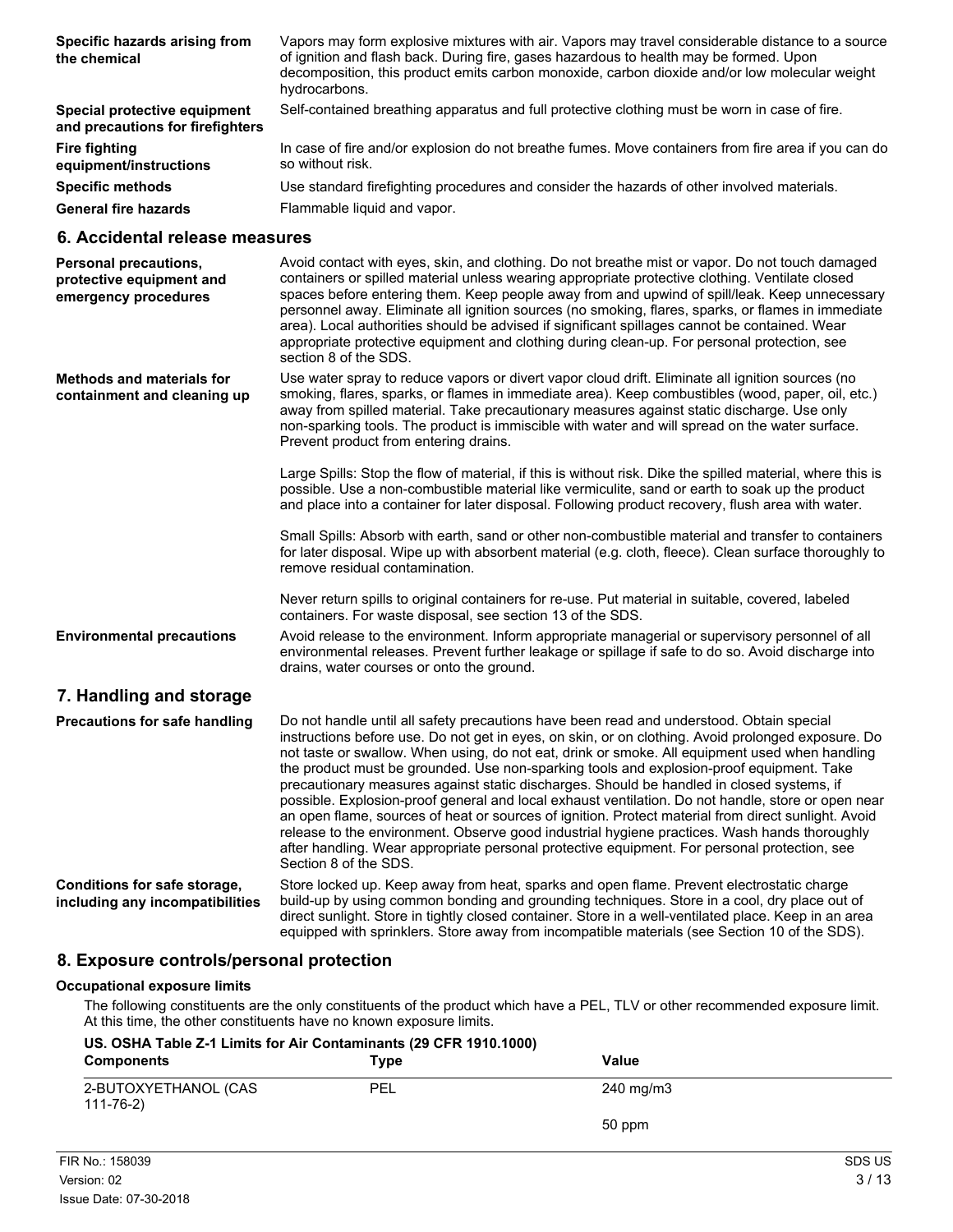# **US. OSHA Table Z-1 Limits for Air Contaminants (29 CFR 1910.1000)**

| <b>Components</b>                                               | <b>Type</b> | Value          |                    |
|-----------------------------------------------------------------|-------------|----------------|--------------------|
| 4-METHYLPENTAN-2-OL<br>(CAS 108-11-2)                           | PEL         | 100 mg/m3      |                    |
|                                                                 |             | 25 ppm         |                    |
| Ammonia, aqueous solution<br>(CAS 1336-21-6)                    | PEL         | 35 mg/m3       |                    |
|                                                                 |             | 50 ppm         |                    |
| <b>CUMENE (CAS 98-82-8)</b>                                     | PEL         | 245 mg/m3      |                    |
|                                                                 |             | 50 ppm         |                    |
| NAPHTHALENE (CAS<br>$91-20-3)$                                  | PEL         | 50 mg/m3       |                    |
|                                                                 |             | 10 ppm         |                    |
| Solvent naphtha<br>(petroleum), heavy arom.<br>(CAS 64742-94-5) | <b>PEL</b>  | 400 mg/m3      |                    |
|                                                                 |             | 100 ppm        |                    |
| Solvent naphtha<br>(petroleum), light arom.<br>(CAS 64742-95-6) | PEL         | 400 mg/m3      |                    |
|                                                                 |             | 100 ppm        |                    |
| SULPHURIC ACID (CAS<br>7664-93-9)                               | PEL         | 1 $mg/m3$      |                    |
| <b>US. ACGIH Threshold Limit Values</b>                         |             |                |                    |
| <b>Components</b>                                               | <b>Type</b> | Value          | Form               |
| 1,2,3-TRIMETHYLBENZEN<br>E (CAS 526-73-8)                       | <b>TWA</b>  | 25 ppm         |                    |
| 1,2,4-TRIMETHYLBENZEN<br>E (CAS 95-63-6)                        | <b>TWA</b>  | 25 ppm         |                    |
| 2-BUTOXYETHANOL (CAS<br>$111 - 76 - 2)$                         | <b>TWA</b>  | 20 ppm         |                    |
| 4-METHYLPENTAN-2-OL<br>(CAS 108-11-2)                           | <b>STEL</b> | 40 ppm         |                    |
|                                                                 | <b>TWA</b>  | 25 ppm         |                    |
| Ammonia, aqueous solution<br>(CAS 1336-21-6)                    | <b>STEL</b> | 35 ppm         |                    |
|                                                                 | TWA         | 25 ppm         |                    |
| <b>CUMENE (CAS 98-82-8)</b>                                     | <b>TWA</b>  | 50 ppm         |                    |
| NAPHTHALENE (CAS<br>$91-20-3)$                                  | <b>TWA</b>  | 10 ppm         |                    |
| Solvent naphtha<br>(petroleum), heavy arom.<br>(CAS 64742-94-5) | <b>TWA</b>  | 200 mg/m3      | Non-aerosol.       |
| SULPHURIC ACID (CAS<br>7664-93-9)                               | <b>TWA</b>  | $0.2$ mg/m $3$ | Thoracic fraction. |
| TRIMETHYLBENZENE<br>(CAS 25551-13-7)                            | <b>TWA</b>  | 25 ppm         |                    |
| US. NIOSH: Pocket Guide to Chemical Hazards                     |             |                |                    |
| <b>Components</b>                                               | <b>Type</b> | Value          |                    |
| 1,2,3-TRIMETHYLBENZEN<br>E (CAS 526-73-8)                       | <b>TWA</b>  | 125 mg/m3      |                    |
|                                                                 |             | 25 ppm         |                    |
| 1,2,4-TRIMETHYLBENZEN<br>E (CAS 95-63-6)                        | <b>TWA</b>  | 125 mg/m3      |                    |
|                                                                 |             | 25 ppm         |                    |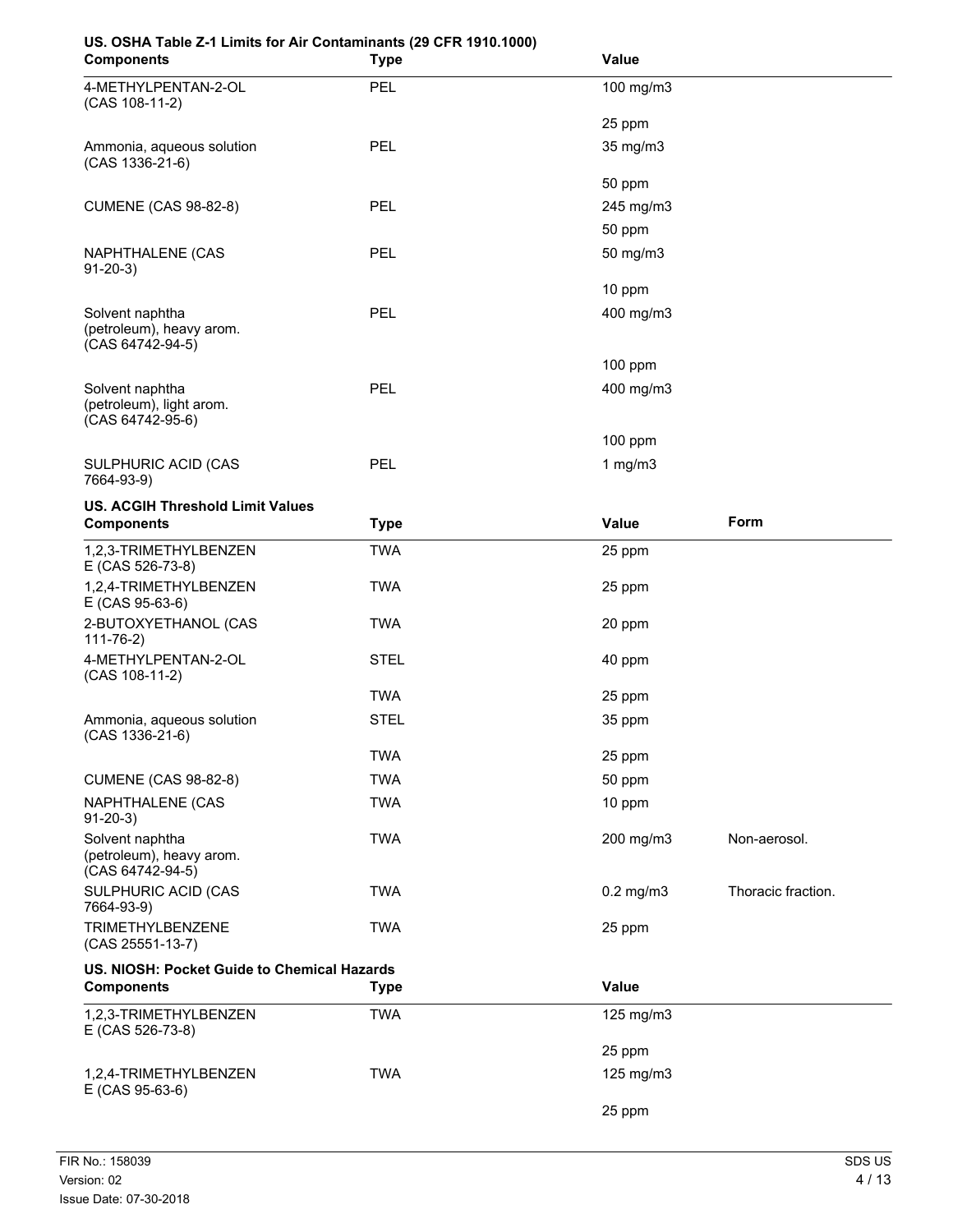# **US. NIOSH: Pocket Guide to Chemical Hazards**

| 00. NIOOIT. FUCKEL GUIUE LU CHEIHICAI HAZAIUS<br><b>Components</b> | <b>Type</b> |                                                | Value                                                                  |                      |        |
|--------------------------------------------------------------------|-------------|------------------------------------------------|------------------------------------------------------------------------|----------------------|--------|
| 2-BUTOXYETHANOL (CAS                                               | <b>TWA</b>  |                                                |                                                                        | 24 mg/m3             |        |
| $111 - 76 - 2)$                                                    |             |                                                | 5 ppm                                                                  |                      |        |
| 4-METHYLPENTAN-2-OL                                                | <b>STEL</b> |                                                |                                                                        | 165 mg/m3            |        |
| (CAS 108-11-2)                                                     |             |                                                | 40 ppm                                                                 |                      |        |
|                                                                    | <b>TWA</b>  |                                                |                                                                        | 100 mg/m3            |        |
|                                                                    |             |                                                |                                                                        |                      |        |
|                                                                    |             |                                                | 25 ppm                                                                 |                      |        |
| Ammonia, aqueous solution<br>(CAS 1336-21-6)                       | <b>STEL</b> |                                                |                                                                        | 27 mg/m3             |        |
|                                                                    |             |                                                | 35 ppm                                                                 |                      |        |
|                                                                    | <b>TWA</b>  |                                                |                                                                        | 18 mg/m3             |        |
|                                                                    |             |                                                | 25 ppm                                                                 |                      |        |
| <b>CUMENE (CAS 98-82-8)</b>                                        | <b>TWA</b>  |                                                |                                                                        | 245 mg/m3            |        |
|                                                                    |             |                                                | 50 ppm                                                                 |                      |        |
| NAPHTHALENE (CAS<br>$91-20-3$                                      | <b>STEL</b> |                                                |                                                                        | 75 mg/m3             |        |
|                                                                    |             |                                                | 15 ppm                                                                 |                      |        |
|                                                                    | <b>TWA</b>  |                                                |                                                                        | 50 mg/m3             |        |
|                                                                    |             |                                                | 10 ppm                                                                 |                      |        |
| Solvent naphtha<br>(petroleum), heavy arom.<br>(CAS 64742-94-5)    | <b>TWA</b>  |                                                |                                                                        | 400 mg/m3            |        |
|                                                                    |             |                                                |                                                                        | 100 ppm              |        |
| Solvent naphtha<br>(petroleum), light arom.<br>(CAS 64742-95-6)    | <b>TWA</b>  |                                                |                                                                        | 400 mg/m3            |        |
|                                                                    |             |                                                |                                                                        | $100$ ppm            |        |
| SULPHURIC ACID (CAS<br>7664-93-9)                                  | <b>TWA</b>  |                                                |                                                                        | 1 $mg/m3$            |        |
| <b>TRIMETHYLBENZENE</b>                                            | <b>TWA</b>  |                                                |                                                                        | 125 mg/m3            |        |
| (CAS 25551-13-7)                                                   |             |                                                | 25 ppm                                                                 |                      |        |
| US. Workplace Environmental Exposure Level (WEEL) Guides           |             |                                                |                                                                        |                      |        |
| <b>Components</b>                                                  | <b>Type</b> |                                                | Value                                                                  |                      |        |
| 1,4-Diethylbenzene (CAS<br>$105 - 05 - 5$                          | <b>TWA</b>  |                                                | 5 ppm                                                                  |                      |        |
| <b>Biological limit values</b>                                     |             |                                                |                                                                        |                      |        |
| <b>ACGIH Biological Exposure Indices</b>                           |             |                                                |                                                                        |                      |        |
| <b>Components</b><br>Value                                         |             | <b>Determinant</b>                             | <b>Specimen</b>                                                        | <b>Sampling Time</b> |        |
| 2-BUTOXYETHANOL (CAS 200 mg/g<br>$111 - 76 - 2)$                   |             | Butoxyacetic<br>acid (BAA),<br>with hydrolysis | Creatinine in<br>urine                                                 | $\star$              |        |
| * - For sampling details, please see the source document.          |             |                                                |                                                                        |                      |        |
| <b>Exposure guidelines</b>                                         |             |                                                |                                                                        |                      |        |
| US - California OELs: Skin designation                             |             |                                                |                                                                        |                      |        |
| 2-BUTOXYETHANOL (CAS 111-76-2)                                     |             |                                                | Can be absorbed through the skin.                                      |                      |        |
| 4-METHYLPENTAN-2-OL (CAS 108-11-2)                                 |             |                                                | Can be absorbed through the skin.                                      |                      |        |
| <b>CUMENE (CAS 98-82-8)</b><br>NAPHTHALENE (CAS 91-20-3)           |             |                                                | Can be absorbed through the skin.<br>Can be absorbed through the skin. |                      |        |
| US - Minnesota Haz Subs: Skin designation applies                  |             |                                                |                                                                        |                      |        |
| 2-BUTOXYETHANOL (CAS 111-76-2)                                     |             |                                                | Skin designation applies.                                              |                      |        |
| 4-METHYLPENTAN-2-OL (CAS 108-11-2)                                 |             |                                                | Skin designation applies.                                              |                      |        |
| FIR No.: 158039                                                    |             |                                                |                                                                        |                      | SDS US |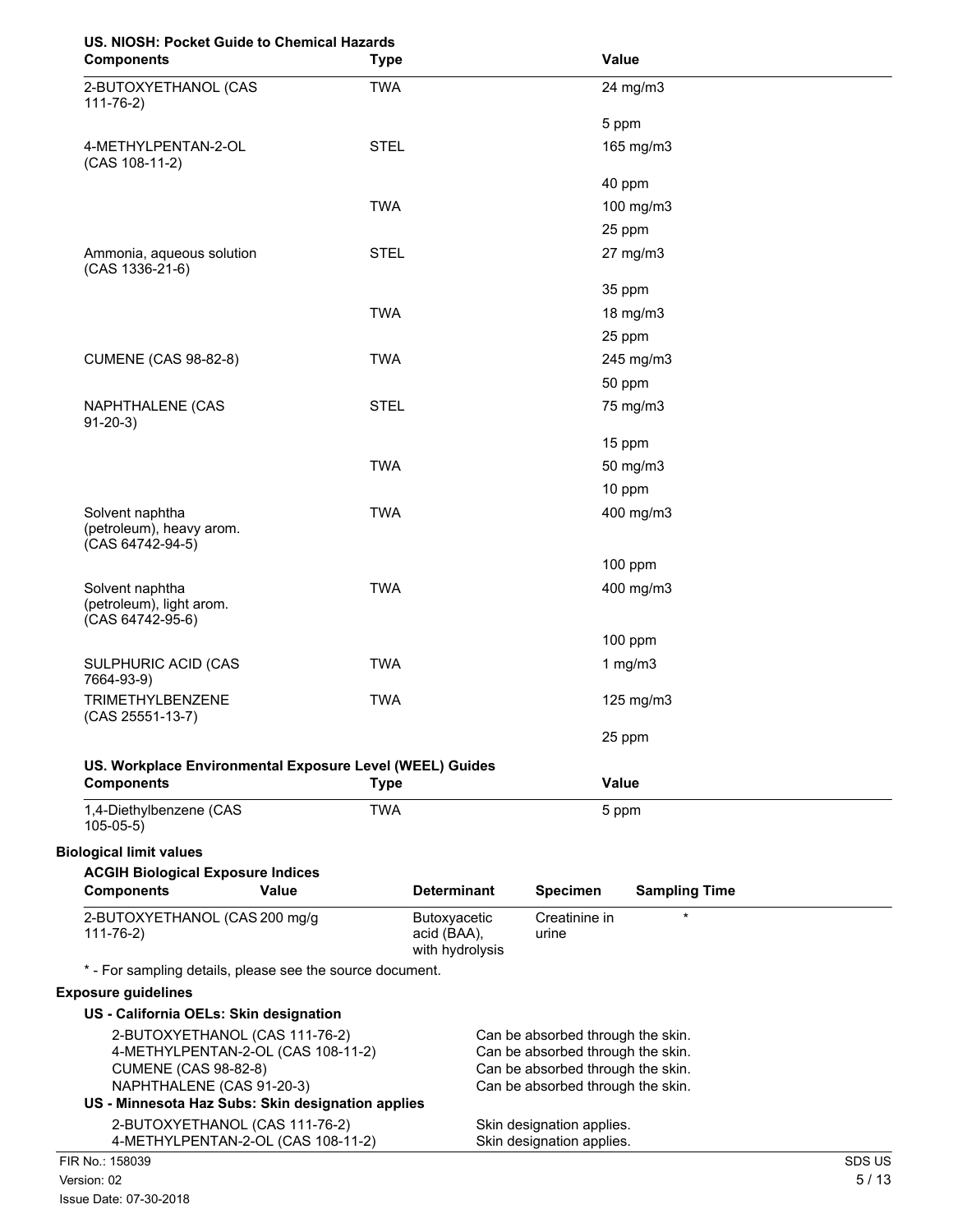| <b>CUMENE (CAS 98-82-8)</b><br>US - Tennessee OELs: Skin designation                                |                                                                                                                                                                                                                                                                                                                                                          | Skin designation applies.                                                                                                                                                                                                                                                                                                                                                 |  |
|-----------------------------------------------------------------------------------------------------|----------------------------------------------------------------------------------------------------------------------------------------------------------------------------------------------------------------------------------------------------------------------------------------------------------------------------------------------------------|---------------------------------------------------------------------------------------------------------------------------------------------------------------------------------------------------------------------------------------------------------------------------------------------------------------------------------------------------------------------------|--|
| 2-BUTOXYETHANOL (CAS 111-76-2)<br>4-METHYLPENTAN-2-OL (CAS 108-11-2)<br><b>CUMENE (CAS 98-82-8)</b> |                                                                                                                                                                                                                                                                                                                                                          | Can be absorbed through the skin.<br>Can be absorbed through the skin.<br>Can be absorbed through the skin.                                                                                                                                                                                                                                                               |  |
| US ACGIH Threshold Limit Values: Skin designation                                                   |                                                                                                                                                                                                                                                                                                                                                          |                                                                                                                                                                                                                                                                                                                                                                           |  |
| 4-METHYLPENTAN-2-OL (CAS 108-11-2)<br>NAPHTHALENE (CAS 91-20-3)<br>64742-94-5)                      | Solvent naphtha (petroleum), heavy arom. (CAS                                                                                                                                                                                                                                                                                                            | Can be absorbed through the skin.<br>Can be absorbed through the skin.<br>Can be absorbed through the skin.                                                                                                                                                                                                                                                               |  |
|                                                                                                     | US NIOSH Pocket Guide to Chemical Hazards: Skin designation                                                                                                                                                                                                                                                                                              |                                                                                                                                                                                                                                                                                                                                                                           |  |
| 2-BUTOXYETHANOL (CAS 111-76-2)<br>4-METHYLPENTAN-2-OL (CAS 108-11-2)<br><b>CUMENE (CAS 98-82-8)</b> | US. OSHA Table Z-1 Limits for Air Contaminants (29 CFR 1910.1000)                                                                                                                                                                                                                                                                                        | Can be absorbed through the skin.<br>Can be absorbed through the skin.<br>Can be absorbed through the skin.                                                                                                                                                                                                                                                               |  |
| 2-BUTOXYETHANOL (CAS 111-76-2)<br>4-METHYLPENTAN-2-OL (CAS 108-11-2)<br><b>CUMENE (CAS 98-82-8)</b> |                                                                                                                                                                                                                                                                                                                                                          | Can be absorbed through the skin.<br>Can be absorbed through the skin.<br>Can be absorbed through the skin.                                                                                                                                                                                                                                                               |  |
| Appropriate engineering<br>controls                                                                 |                                                                                                                                                                                                                                                                                                                                                          | Provide eyewash station and safety shower. Use adequate ventilation to control airborne<br>concentrations below the exposure limits/guidelines. If user operations generate a vapor, dust<br>and/or mist, use process enclosure, local exhaust ventilation, or other engineering controls to<br>control airborne levels below the recommended exposure limits/guidelines. |  |
| Individual protection measures, such as personal protective equipment                               |                                                                                                                                                                                                                                                                                                                                                          |                                                                                                                                                                                                                                                                                                                                                                           |  |
| <b>Eye/face protection</b>                                                                          | Wear safety glasses with side shields (or goggles).                                                                                                                                                                                                                                                                                                      |                                                                                                                                                                                                                                                                                                                                                                           |  |
| <b>Skin protection</b>                                                                              |                                                                                                                                                                                                                                                                                                                                                          |                                                                                                                                                                                                                                                                                                                                                                           |  |
| <b>Hand protection</b>                                                                              | recommended.                                                                                                                                                                                                                                                                                                                                             | Suitable chemical protective gloves should be worn when the potential exists for skin exposure.<br>The choice of an appropriate glove does not only depend on its material but also on other quality<br>features and is different from one producer to the other. Nitrile or butyl rubber gloves are                                                                      |  |
| Other                                                                                               |                                                                                                                                                                                                                                                                                                                                                          | Wear appropriate chemical resistant clothing if applicable.                                                                                                                                                                                                                                                                                                               |  |
| <b>Respiratory protection</b>                                                                       | If engineering controls do not maintain airborne concentrations to a level which is adequate to<br>protect worker health, an approved respirator must be worn. Respirator selection, use and<br>maintenance should be in accordance with the requirements of OSHA Respiratory Protection<br>Standard 29 CFR 1910.134 and/or Canadian Standard CSA Z94.4. |                                                                                                                                                                                                                                                                                                                                                                           |  |
| <b>Thermal hazards</b>                                                                              |                                                                                                                                                                                                                                                                                                                                                          | Wear appropriate thermal protective clothing, when necessary.                                                                                                                                                                                                                                                                                                             |  |
| <b>General hygiene</b><br>considerations                                                            | Observe any medical surveillance requirements. When using do not smoke. Always observe good<br>personal hygiene measures, such as washing after handling the material and before eating,<br>drinking, and/or smoking. Routinely wash work clothing and protective equipment to remove<br>contaminants.                                                   |                                                                                                                                                                                                                                                                                                                                                                           |  |

# **9. Physical and chemical properties**

| Appearance                                   |                             |
|----------------------------------------------|-----------------------------|
| <b>Physical state</b>                        | Liguid.                     |
| Form                                         | Liquid.                     |
| Color                                        | Yellow.                     |
| Odor                                         | Characteristic.             |
| <b>Odor threshold</b>                        | Not available.              |
| рH                                           | Not available.              |
| Melting point/freezing point                 | Not available.              |
| Initial boiling point and boiling<br>range   | Not available.              |
| <b>Flash point</b>                           | 115.0 °F (46.1 °C) ASTM D93 |
| <b>Evaporation rate</b>                      | Not available.              |
| Flammability (solid, gas)                    | Not applicable.             |
| Upper/lower flammability or explosive limits |                             |
| <b>Flammability limit - lower</b>            | Not available.              |

**(%)**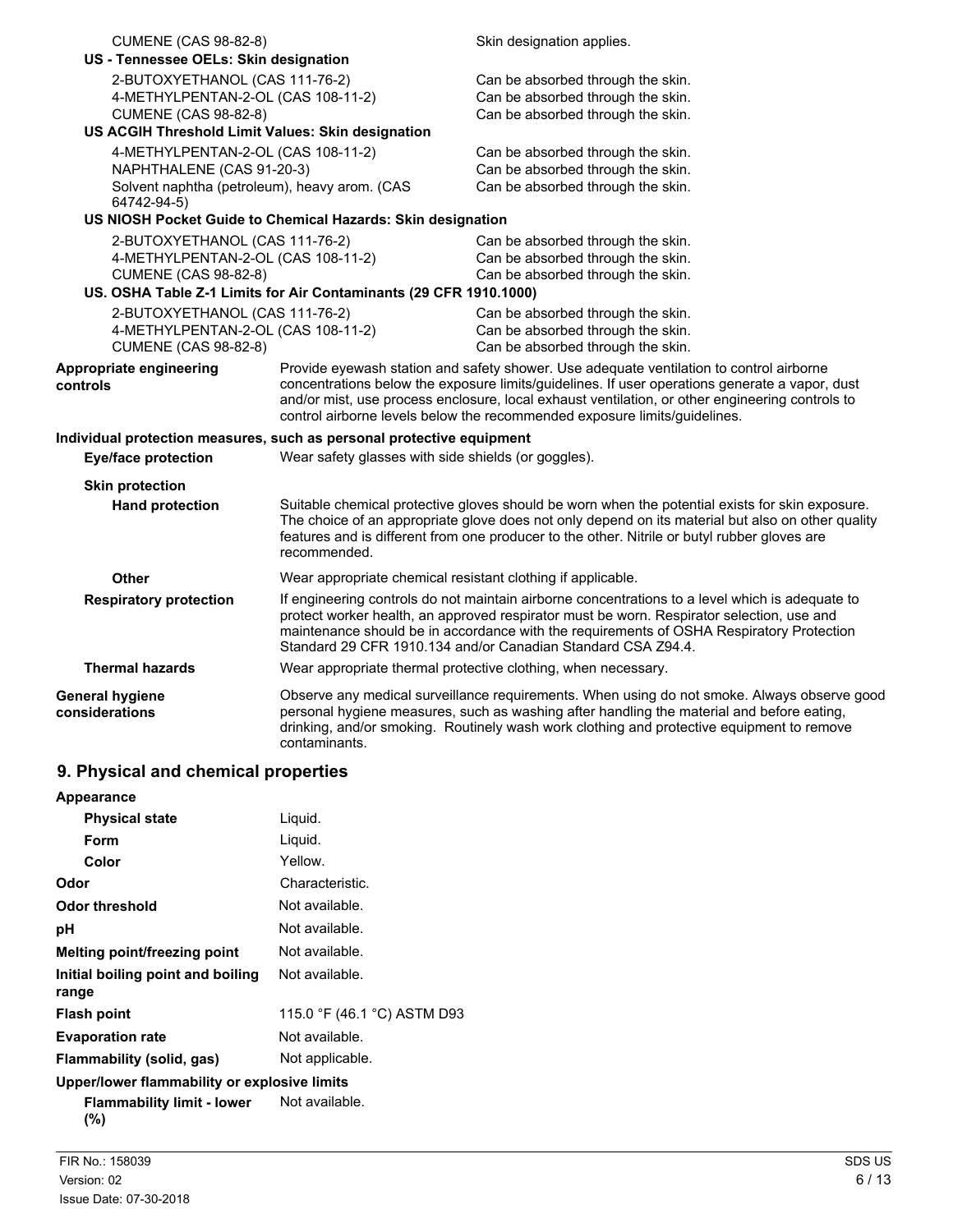| <b>Flammability limit - upper</b><br>$(\%)$       | Not available.                                                                                |
|---------------------------------------------------|-----------------------------------------------------------------------------------------------|
| Explosive limit - lower (%)                       | Not available.                                                                                |
| Explosive limit - upper (%)                       | Not available.                                                                                |
| Vapor pressure                                    | Not available.                                                                                |
| Vapor density                                     | Not available.                                                                                |
| <b>Relative density</b>                           | 0.91                                                                                          |
| <b>Relative density temperature</b>               | 77 °F (25 °C)                                                                                 |
| Solubility(ies)                                   |                                                                                               |
| Solubility (water)                                | <b>INSOLUBLE</b>                                                                              |
| <b>Partition coefficient</b><br>(n-octanol/water) | Not available.                                                                                |
| <b>Auto-ignition temperature</b>                  | Not available.                                                                                |
| <b>Decomposition temperature</b>                  | Not available.                                                                                |
| <b>Viscosity</b>                                  | Not available.                                                                                |
| <b>Other information</b>                          |                                                                                               |
| <b>VOC</b>                                        | 61.21 % CAM310                                                                                |
| 10. Stability and reactivity                      |                                                                                               |
| <b>Reactivity</b>                                 | The product is stable and non-reactive under normal conditions of use, storage and transport. |
| <b>Chemical stability</b>                         | Material is stable under normal conditions.                                                   |

| <b>Chemical stability</b>                    | Material is stable under normal conditions.                                                                                                                              |
|----------------------------------------------|--------------------------------------------------------------------------------------------------------------------------------------------------------------------------|
| <b>Possibility of hazardous</b><br>reactions | Hazardous polymerization does not occur.                                                                                                                                 |
| <b>Conditions to avoid</b>                   | Keep away from heat, hot surfaces, sparks, open flames and other ignition sources. Avoid<br>temperatures exceeding the flash point. Contact with incompatible materials. |
| Incompatible materials                       | Strong oxidizing agents.                                                                                                                                                 |
| <b>Hazardous decomposition</b><br>products   | Upon decomposition, this product emits carbon monoxide, carbon dioxide and/or low molecular<br>weight hydrocarbons.                                                      |

# **11. Toxicological information**

## **Information on likely routes of exposure**

| Inhalation                                                                         | Vapors have a narcotic effect and may cause headache, fatigue, dizziness and nausea. May<br>cause irritation to the respiratory system. Prolonged inhalation may be harmful.                 |
|------------------------------------------------------------------------------------|----------------------------------------------------------------------------------------------------------------------------------------------------------------------------------------------|
| <b>Skin contact</b>                                                                | Causes skin irritation.                                                                                                                                                                      |
|                                                                                    | 2-Butoxy ethanol may be absorbed through the skin in toxic amounts if contact is repeated and<br>prolonged. These effects have not been observed in humans.                                  |
| Eye contact                                                                        | Causes serious eye irritation.                                                                                                                                                               |
| Ingestion                                                                          | May be fatal if swallowed and enters airways. HARMFUL OR FATAL IF SWALLOWED.                                                                                                                 |
| Symptoms related to the<br>physical, chemical and<br>toxicological characteristics | Headache. Dizziness. Nausea, vomiting. Severe eye irritation. Symptoms may include stinging,<br>tearing, redness, swelling, and blurred vision. Skin irritation. May cause redness and pain. |
| .                                                                                  |                                                                                                                                                                                              |

# **Information on toxicological effects**

**Acute toxicity**

| <b>Components</b>                    | <b>Species</b> | <b>Calculated/Test Results</b> |
|--------------------------------------|----------------|--------------------------------|
| 1,2,4-TRIMETHYLBENZENE (CAS 95-63-6) |                |                                |
| <b>Acute</b>                         |                |                                |
| <b>Dermal</b>                        |                |                                |
| LD50                                 | Rabbit         | > 3160 mg/kg                   |
| <b>Inhalation</b>                    |                |                                |
| <b>LC50</b>                          | Rat            | > 2000 ppm, 48 Hours           |
| Oral                                 |                |                                |
| LD50                                 | Rat            | 6 g/kg                         |
| FIR No.: 158039                      |                | SDS US                         |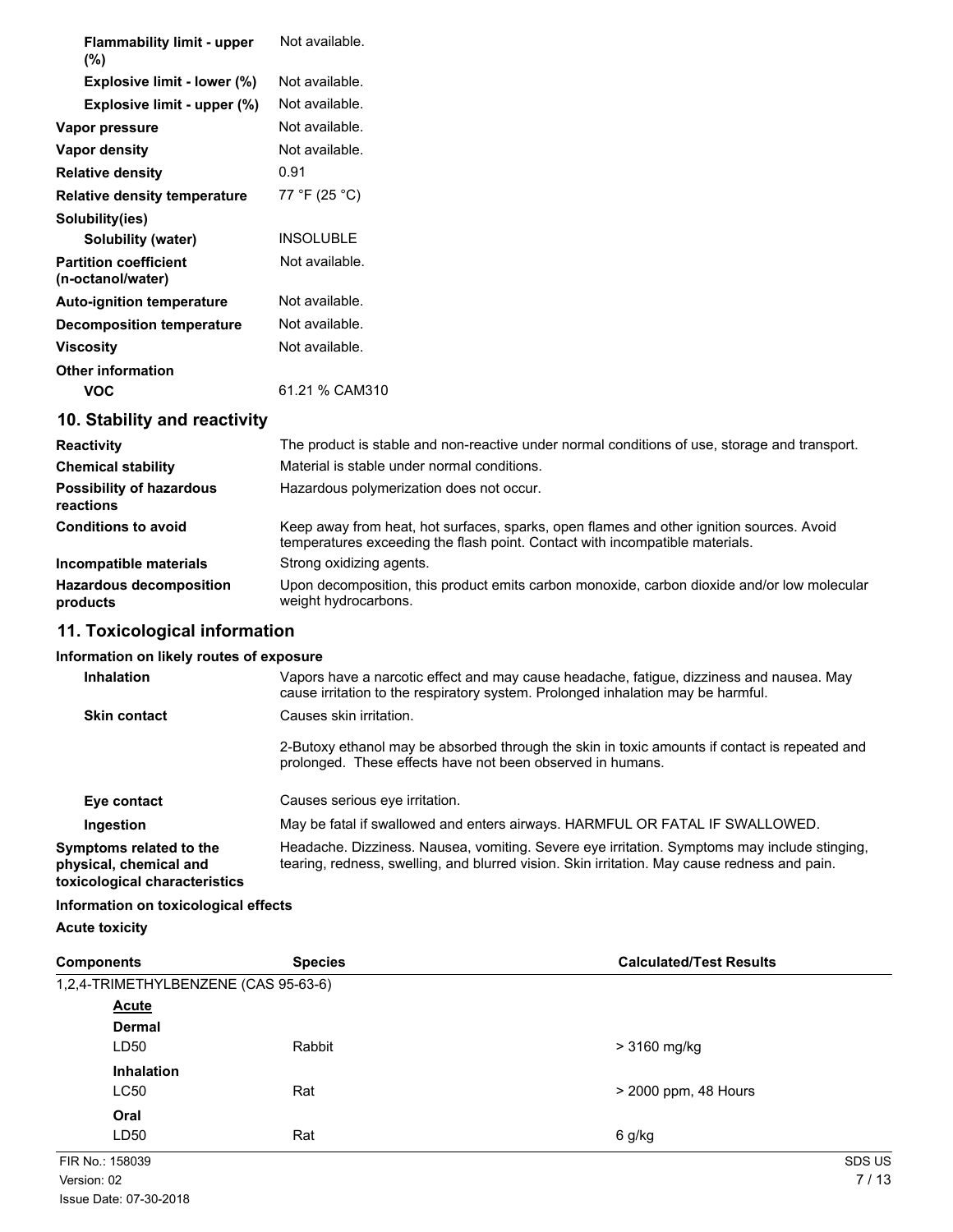| <b>Components</b>                  | <b>Species</b>                            | <b>Calculated/Test Results</b> |
|------------------------------------|-------------------------------------------|--------------------------------|
| 2-BUTOXYETHANOL (CAS 111-76-2)     |                                           |                                |
| <b>Acute</b>                       |                                           |                                |
| <b>Dermal</b>                      |                                           |                                |
| LD50                               | Rabbit                                    | 400 mg/kg                      |
| Inhalation                         |                                           |                                |
| <b>LC50</b>                        | Mouse                                     | 700 ppm, 7 Hours               |
|                                    | Rat                                       | 486 ppm, 4 Hours               |
|                                    |                                           | 450 ppm, 4 Hours               |
| Oral                               |                                           |                                |
| LD50                               | Guinea pig                                | 1.2 g/kg                       |
|                                    | Mouse                                     | 1519 mg/kg                     |
|                                    |                                           | 1.2 g/kg                       |
|                                    | Rabbit                                    | 0.32 g/kg                      |
|                                    | Rat                                       | 560 mg/kg                      |
|                                    |                                           | 1.48 g/kg                      |
| Other                              |                                           |                                |
| LD50                               | Mouse                                     | 1130 mg/kg                     |
|                                    | Rabbit                                    | 280 mg/kg                      |
|                                    | Rat                                       | 550 mg/kg                      |
|                                    |                                           | 340 mg/kg                      |
| 4-METHYLPENTAN-2-OL (CAS 108-11-2) |                                           |                                |
| <b>Acute</b>                       |                                           |                                |
| <b>Dermal</b>                      |                                           |                                |
| LD50                               | Rabbit                                    | 3.56 ml/kg                     |
| Oral                               |                                           |                                |
| LD50                               | Rat                                       | 2.6 g/kg                       |
|                                    | Ammonia, aqueous solution (CAS 1336-21-6) |                                |
| <b>Acute</b>                       |                                           |                                |
| Oral                               |                                           |                                |
| LD50                               | Rat                                       | 350 mg/kg                      |
| <b>CUMENE (CAS 98-82-8)</b>        |                                           |                                |
| <b>Acute</b>                       |                                           |                                |
| Inhalation                         |                                           |                                |
| <b>LC50</b>                        | Mouse                                     | 2000 ppm, 7 Hours              |
|                                    |                                           | 24.7 mg/l, 2 Hours             |
|                                    | Rat                                       | 8000 ppm, 4 Hours              |
| Oral                               |                                           |                                |
| LD50                               | Rat                                       | 1400 mg/kg                     |
|                                    |                                           | 2.91 g/kg                      |
| NAPHTHALENE (CAS 91-20-3)          |                                           |                                |
| <b>Acute</b>                       |                                           |                                |
| <b>Dermal</b>                      |                                           |                                |
| LD50                               | Rabbit                                    | $> 2$ g/kg                     |
|                                    | Rat                                       | > 20 g/kg                      |
| Oral                               |                                           |                                |
| LD50                               | Guinea pig                                | 1200 mg/kg                     |
|                                    | Rat                                       | 2400 mg/kg                     |
|                                    |                                           | 2200 mg/kg                     |
|                                    |                                           | 490 mg/kg                      |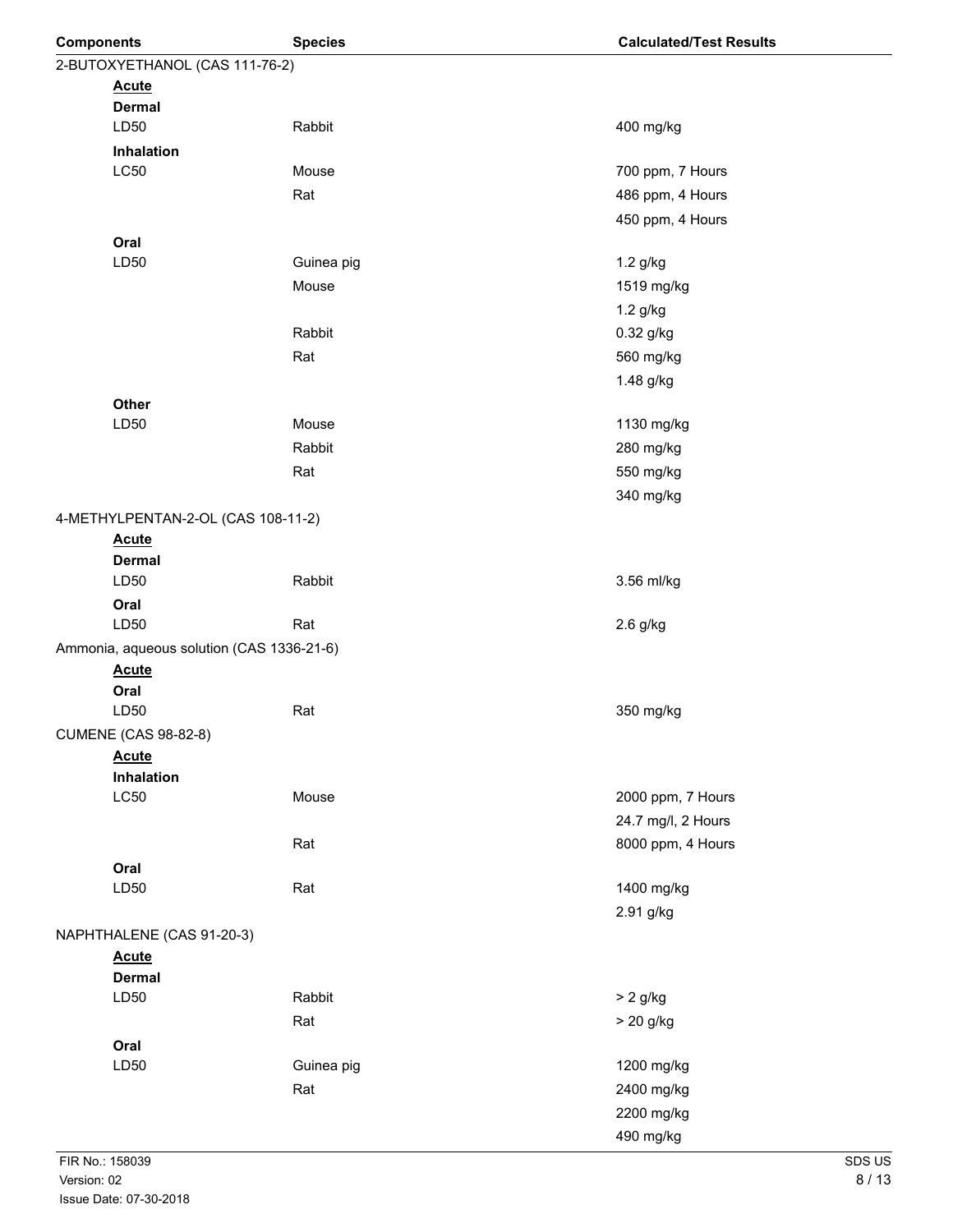| <b>Components</b>                                           | <b>Species</b>                                                   | <b>Calculated/Test Results</b>                                                           |  |  |
|-------------------------------------------------------------|------------------------------------------------------------------|------------------------------------------------------------------------------------------|--|--|
|                                                             |                                                                  | $2.6$ g/kg                                                                               |  |  |
| Other                                                       |                                                                  |                                                                                          |  |  |
| LD50                                                        | Mouse                                                            | 969 mg/kg                                                                                |  |  |
|                                                             |                                                                  | 710 mg/kg                                                                                |  |  |
|                                                             |                                                                  | 533 mg/kg                                                                                |  |  |
|                                                             |                                                                  | 150 mg/kg                                                                                |  |  |
|                                                             |                                                                  | 100 mg/kg                                                                                |  |  |
| Solvent naphtha (petroleum), heavy arom. (CAS 64742-94-5)   |                                                                  |                                                                                          |  |  |
| <b>Acute</b>                                                |                                                                  |                                                                                          |  |  |
| Inhalation                                                  |                                                                  |                                                                                          |  |  |
| <b>LC50</b>                                                 | Rat                                                              | 73680 mg/l, 4 Hours                                                                      |  |  |
|                                                             |                                                                  | 61 mg/l, 4 Hours                                                                         |  |  |
| Oral                                                        |                                                                  |                                                                                          |  |  |
| LD50                                                        | Rat                                                              | $> 25$ ml/kg                                                                             |  |  |
| Other                                                       |                                                                  |                                                                                          |  |  |
| LD50                                                        | Rabbit                                                           | > 5 mg/kg, 4 Hours                                                                       |  |  |
| Solvent naphtha (petroleum), light arom. (CAS 64742-95-6)   |                                                                  |                                                                                          |  |  |
| <b>Acute</b>                                                |                                                                  |                                                                                          |  |  |
| <b>Inhalation</b>                                           |                                                                  |                                                                                          |  |  |
| <b>LC50</b>                                                 | Rat                                                              | 73680 mg/l, 4 Hours                                                                      |  |  |
|                                                             |                                                                  | 61 mg/l, 4 Hours                                                                         |  |  |
| Oral                                                        |                                                                  |                                                                                          |  |  |
| LD50                                                        | Rat                                                              | $> 25$ ml/kg                                                                             |  |  |
| Other                                                       |                                                                  |                                                                                          |  |  |
| LD50                                                        | Rabbit                                                           | > 5 mg/kg, 4 Hours                                                                       |  |  |
| SULPHURIC ACID (CAS 7664-93-9)                              |                                                                  |                                                                                          |  |  |
| <b>Acute</b>                                                |                                                                  |                                                                                          |  |  |
| Inhalation                                                  |                                                                  |                                                                                          |  |  |
| LC50                                                        | Guinea pig                                                       | 0.03 mg/l, 8 Hours                                                                       |  |  |
|                                                             |                                                                  | 0.018 mg/l, 8 Hours                                                                      |  |  |
|                                                             | Rat                                                              | 347 mg/l, 1 Hours                                                                        |  |  |
| Oral                                                        |                                                                  |                                                                                          |  |  |
| LD50                                                        | Rat                                                              | 2140 mg/kg                                                                               |  |  |
| TRIMETHYLBENZENE (CAS 25551-13-7)                           |                                                                  |                                                                                          |  |  |
| <u>Acute</u>                                                |                                                                  |                                                                                          |  |  |
| Oral                                                        |                                                                  |                                                                                          |  |  |
| LD50                                                        | Rat                                                              | 8970 mg/kg                                                                               |  |  |
| <b>Skin corrosion/irritation</b>                            | Causes skin irritation.                                          |                                                                                          |  |  |
| Serious eye damage/eye<br>irritation                        | Causes serious eye irritation.                                   |                                                                                          |  |  |
| Respiratory or skin sensitization                           |                                                                  |                                                                                          |  |  |
| <b>Respiratory sensitization</b>                            | Not a respiratory sensitizer.                                    |                                                                                          |  |  |
| <b>Skin sensitization</b>                                   | This product is not expected to cause skin sensitization.        |                                                                                          |  |  |
| Germ cell mutagenicity                                      | mutagenic or genotoxic.                                          | No data available to indicate product or any components present at greater than 0.1% are |  |  |
| Carcinogenicity                                             | Suspected of causing cancer.                                     |                                                                                          |  |  |
| IARC Monographs. Overall Evaluation of Carcinogenicity      |                                                                  |                                                                                          |  |  |
| <b>CUMENE (CAS 98-82-8)</b>                                 |                                                                  | 2B Possibly carcinogenic to humans.                                                      |  |  |
| NAPHTHALENE (CAS 91-20-3)<br>SULPHURIC ACID (CAS 7664-93-9) | 2B Possibly carcinogenic to humans.<br>1 Carcinogenic to humans. |                                                                                          |  |  |
|                                                             |                                                                  |                                                                                          |  |  |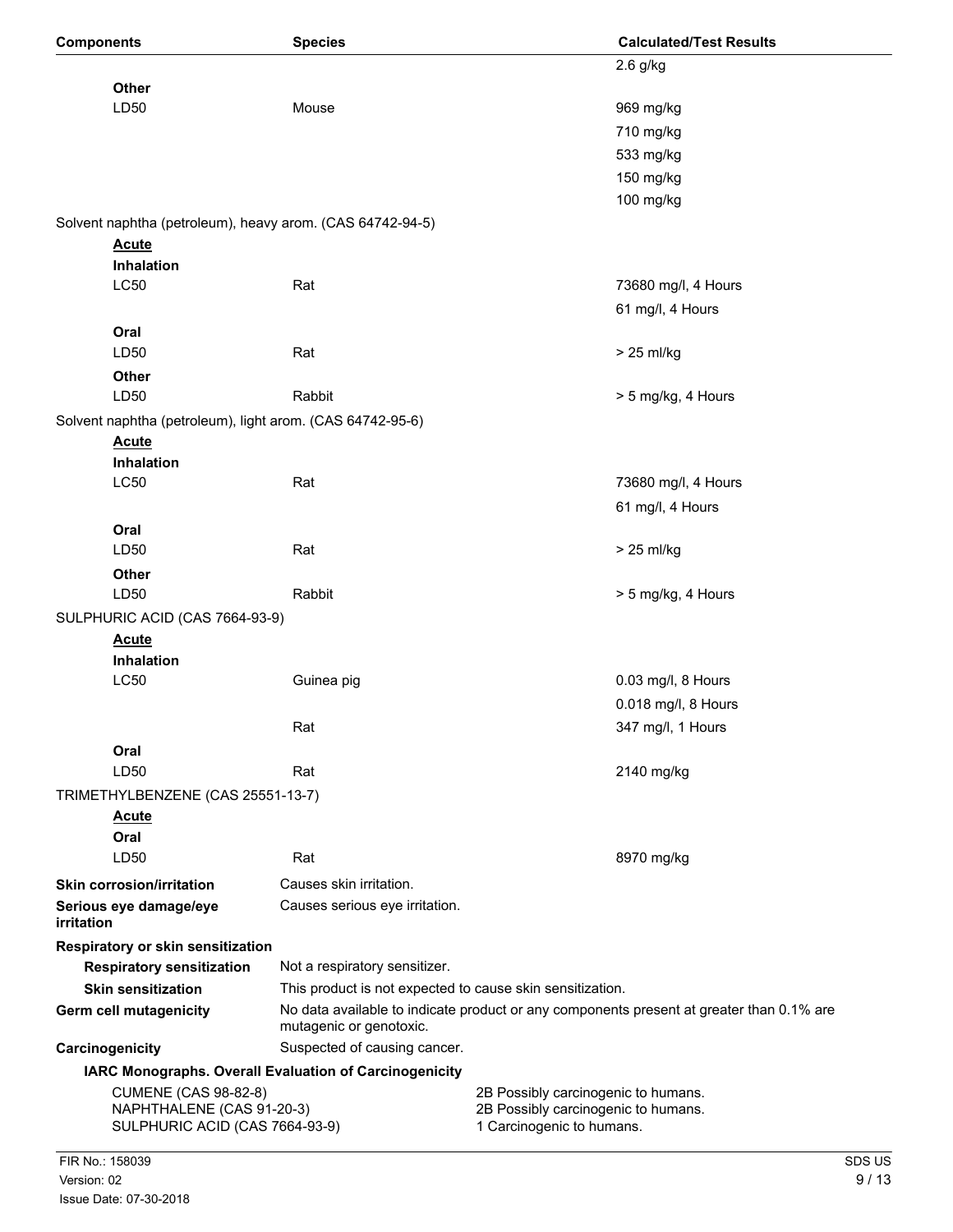| US. National Toxicology Program (NTP) Report on Carcinogens                                |                     |                                                         |                                                                               |                                                                                                      |
|--------------------------------------------------------------------------------------------|---------------------|---------------------------------------------------------|-------------------------------------------------------------------------------|------------------------------------------------------------------------------------------------------|
| <b>CUMENE (CAS 98-82-8)</b><br>NAPHTHALENE (CAS 91-20-3)<br>SULPHURIC ACID (CAS 7664-93-9) |                     |                                                         | Known To Be Human Carcinogen.                                                 | Reasonably Anticipated to be a Human Carcinogen.<br>Reasonably Anticipated to be a Human Carcinogen. |
| <b>Reproductive toxicity</b>                                                               | laboratory animals. |                                                         |                                                                               | Components in this product have been shown to cause birth defects and reproductive disorders in      |
| Specific target organ toxicity -<br>single exposure                                        | Not classified.     |                                                         |                                                                               |                                                                                                      |
| Specific target organ toxicity -<br>repeated exposure                                      | Not classified.     |                                                         |                                                                               |                                                                                                      |
| <b>Aspiration hazard</b>                                                                   |                     | May be fatal if swallowed and enters airways.           |                                                                               |                                                                                                      |
| <b>Chronic effects</b>                                                                     |                     |                                                         | May be harmful if absorbed through skin. Prolonged inhalation may be harmful. |                                                                                                      |
|                                                                                            |                     |                                                         |                                                                               |                                                                                                      |
|                                                                                            |                     |                                                         | prolonged. These effects have not been observed in humans.                    | 2-Butoxy ethanol may be absorbed through the skin in toxic amounts if contact is repeated and        |
|                                                                                            |                     | Prolonged exposure may cause chronic effects.           |                                                                               |                                                                                                      |
| 12. Ecological information                                                                 |                     |                                                         |                                                                               |                                                                                                      |
| <b>Ecotoxicity</b>                                                                         |                     | Toxic to aquatic life with long lasting effects.        |                                                                               |                                                                                                      |
| <b>Ecotoxicity</b><br><b>Components</b>                                                    |                     | <b>Species</b>                                          |                                                                               | <b>Calculated/Test Results</b>                                                                       |
| 1,2,4-TRIMETHYLBENZENE (CAS 95-63-6)                                                       |                     |                                                         |                                                                               |                                                                                                      |
| <b>Aquatic</b>                                                                             |                     |                                                         |                                                                               |                                                                                                      |
| Fish                                                                                       | <b>LC50</b>         |                                                         |                                                                               | Fathead minnow (Pimephales promelas) 7.19 - 8.28 mg/l, 96 hours                                      |
| 2-BUTOXYETHANOL (CAS 111-76-2)                                                             |                     |                                                         |                                                                               |                                                                                                      |
| <b>Aquatic</b>                                                                             |                     |                                                         |                                                                               |                                                                                                      |
| Fish                                                                                       | <b>LC50</b>         | Inland silverside (Menidia beryllina)                   |                                                                               | 1250 mg/l, 96 hours                                                                                  |
| Ammonia, aqueous solution (CAS 1336-21-6)                                                  |                     |                                                         |                                                                               |                                                                                                      |
| <b>Aquatic</b>                                                                             |                     |                                                         |                                                                               |                                                                                                      |
| Fish                                                                                       | <b>LC50</b>         |                                                         | Western mosquitofish (Gambusia affinis) 15 mg/l, 96 hours                     |                                                                                                      |
| <b>CUMENE (CAS 98-82-8)</b>                                                                |                     |                                                         |                                                                               |                                                                                                      |
| <b>Aquatic</b>                                                                             |                     |                                                         |                                                                               |                                                                                                      |
| Crustacea                                                                                  | <b>EC50</b>         | Brine shrimp (Artemia sp.)                              |                                                                               | 3.55 - 11.29 mg/l, 48 hours                                                                          |
| Fish                                                                                       | LC50                | Rainbow trout, donaldson trout<br>(Oncorhynchus mykiss) |                                                                               | 2.7 mg/l, 96 hours                                                                                   |
| NAPHTHALENE (CAS 91-20-3)                                                                  |                     |                                                         |                                                                               |                                                                                                      |
| <b>Aquatic</b>                                                                             |                     |                                                         |                                                                               |                                                                                                      |
| Crustacea                                                                                  | EC50                | Water flea (Daphnia magna)                              |                                                                               | 1.09 - 3.4 mg/l, 48 hours                                                                            |
| Fish                                                                                       | LC50                |                                                         |                                                                               | Pink salmon (Oncorhynchus gorbuscha) 0.95 - 1.62 mg/l, 96 hours                                      |
| Solvent naphtha (petroleum), heavy arom. (CAS 64742-94-5)<br><b>Aquatic</b>                |                     |                                                         |                                                                               |                                                                                                      |
| Crustacea                                                                                  | <b>EC50</b>         | Water flea (Daphnia pulex)                              |                                                                               | 2.7 - 5.1 mg/l, 48 hours                                                                             |
| Fish                                                                                       | LC50                | Rainbow trout, donaldson trout<br>(Oncorhynchus mykiss) |                                                                               | 8.8 mg/l, 96 hours                                                                                   |
|                                                                                            |                     |                                                         |                                                                               | 8.8 mg/l, 96 hours                                                                                   |
| Solvent naphtha (petroleum), light arom. (CAS 64742-95-6)                                  |                     |                                                         |                                                                               |                                                                                                      |
| <b>Aquatic</b>                                                                             |                     |                                                         |                                                                               |                                                                                                      |
| Crustacea                                                                                  | <b>EC50</b>         | Water flea (Daphnia pulex)                              |                                                                               | 2.7 - 5.1 mg/l, 48 hours                                                                             |
| Fish                                                                                       | LC50                | Rainbow trout, donaldson trout<br>(Oncorhynchus mykiss) |                                                                               | 8.8 mg/l, 96 hours                                                                                   |
|                                                                                            |                     |                                                         |                                                                               | 8.8 mg/l, 96 hours                                                                                   |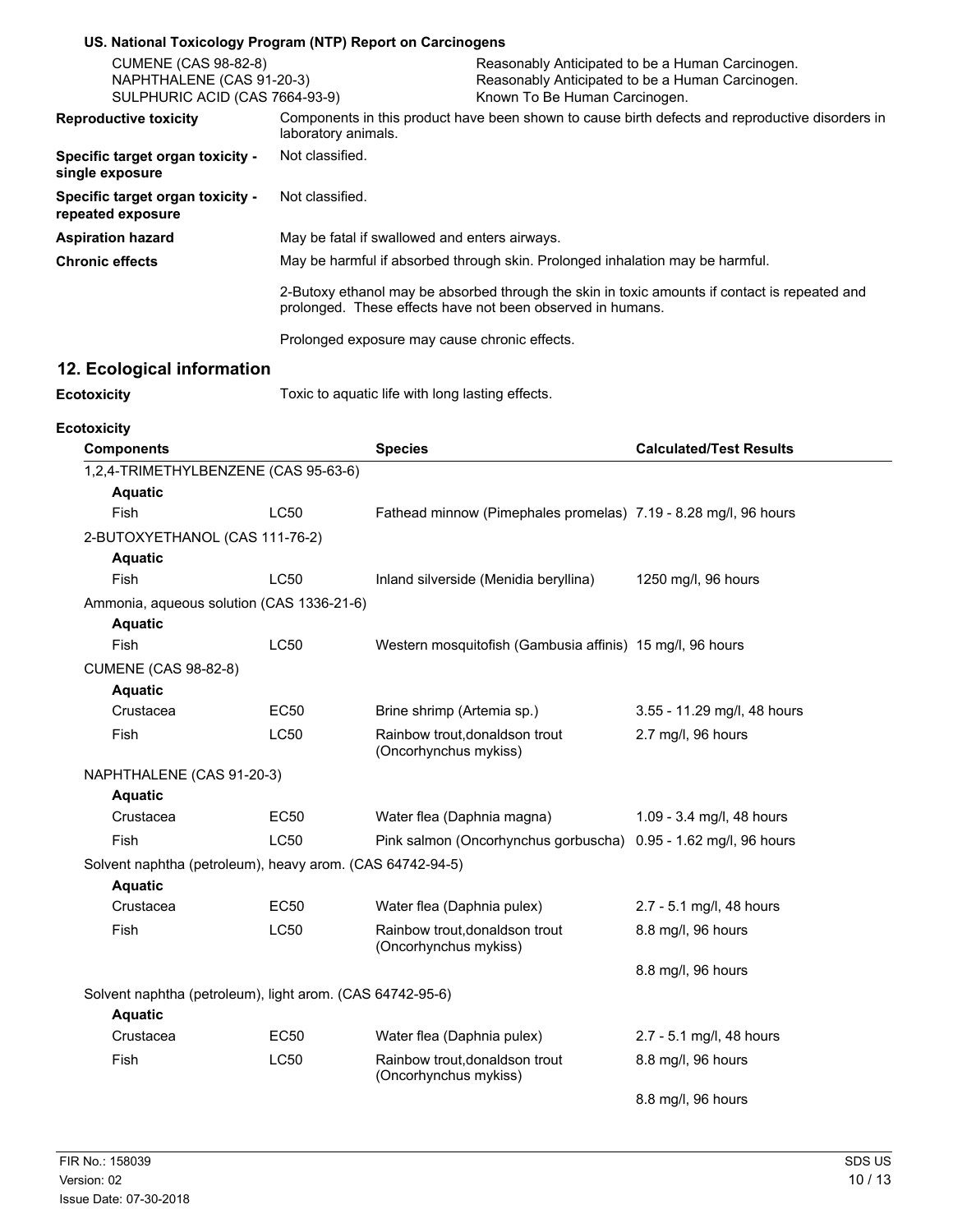| <b>Components</b>                                 |               | <b>Species</b>                                                                  | <b>Calculated/Test Results</b>                                                                                                                                                                                                                                                                                                                                                                                                                                                                |
|---------------------------------------------------|---------------|---------------------------------------------------------------------------------|-----------------------------------------------------------------------------------------------------------------------------------------------------------------------------------------------------------------------------------------------------------------------------------------------------------------------------------------------------------------------------------------------------------------------------------------------------------------------------------------------|
| SULPHURIC ACID (CAS 7664-93-9)                    |               |                                                                                 |                                                                                                                                                                                                                                                                                                                                                                                                                                                                                               |
| <b>Aquatic</b>                                    |               |                                                                                 |                                                                                                                                                                                                                                                                                                                                                                                                                                                                                               |
| Fish                                              | LC50          |                                                                                 | Western mosquitofish (Gambusia affinis) 42 mg/l, 96 hours                                                                                                                                                                                                                                                                                                                                                                                                                                     |
| Persistence and degradability                     |               | No data is available on the degradability of this product.                      |                                                                                                                                                                                                                                                                                                                                                                                                                                                                                               |
| <b>Bioaccumulative potential</b>                  |               |                                                                                 |                                                                                                                                                                                                                                                                                                                                                                                                                                                                                               |
| Partition coefficient n-octanol / water (log Kow) |               |                                                                                 |                                                                                                                                                                                                                                                                                                                                                                                                                                                                                               |
| 1,4-Diethylbenzene                                |               | 4.45                                                                            |                                                                                                                                                                                                                                                                                                                                                                                                                                                                                               |
| 2-BUTOXYETHANOL                                   |               | 0.83                                                                            |                                                                                                                                                                                                                                                                                                                                                                                                                                                                                               |
| 4-METHYLPENTAN-2-OL                               |               | 1.43                                                                            |                                                                                                                                                                                                                                                                                                                                                                                                                                                                                               |
| <b>CUMENE</b>                                     |               | 3.66                                                                            |                                                                                                                                                                                                                                                                                                                                                                                                                                                                                               |
| <b>NAPHTHALENE</b>                                |               | 3.3                                                                             |                                                                                                                                                                                                                                                                                                                                                                                                                                                                                               |
| tert-Butylbenzene                                 |               | 4.11                                                                            |                                                                                                                                                                                                                                                                                                                                                                                                                                                                                               |
| <b>Mobility in soil</b>                           |               | No data available.                                                              |                                                                                                                                                                                                                                                                                                                                                                                                                                                                                               |
| <b>Other adverse effects</b>                      |               |                                                                                 | No other adverse environmental effects (e.g. ozone depletion, photochemical ozone creation<br>potential, endocrine disruption, global warming potential) are expected from this component.                                                                                                                                                                                                                                                                                                    |
| 13. Disposal considerations                       |               |                                                                                 |                                                                                                                                                                                                                                                                                                                                                                                                                                                                                               |
| <b>Disposal instructions</b>                      |               | local/regional/national/international regulations.                              | Collect and reclaim or dispose in sealed containers at licensed waste disposal site. Incinerate the<br>material under controlled conditions in an approved incinerator. Do not incinerate sealed<br>containers. Do not allow this material to drain into sewers/water supplies. Do not contaminate<br>ponds, waterways or ditches with chemical or used container. If discarded, this product is<br>considered a RCRA ignitable waste, D001. Dispose of contents/container in accordance with |
| <b>Local disposal regulations</b>                 |               | Dispose in accordance with all applicable regulations.                          |                                                                                                                                                                                                                                                                                                                                                                                                                                                                                               |
| <b>Hazardous waste code</b>                       |               | D001: Waste Flammable material with a flash point <140 F<br>D018: Waste Benzene |                                                                                                                                                                                                                                                                                                                                                                                                                                                                                               |
|                                                   |               | disposal company.                                                               | The waste code should be assigned in discussion between the user, the producer and the waste                                                                                                                                                                                                                                                                                                                                                                                                  |
| Waste from residues / unused<br>products          |               | Disposal instructions).                                                         | Dispose of in accordance with local regulations. Empty containers or liners may retain some<br>product residues. This material and its container must be disposed of in a safe manner (see:                                                                                                                                                                                                                                                                                                   |
| <b>Contaminated packaging</b>                     | disposal.     |                                                                                 | Since emptied containers may retain product residue, follow label warnings even after container is<br>emptied. Empty containers should be taken to an approved waste handling site for recycling or                                                                                                                                                                                                                                                                                           |
| 14. Transport information                         |               |                                                                                 |                                                                                                                                                                                                                                                                                                                                                                                                                                                                                               |
| <b>DOT</b>                                        |               |                                                                                 |                                                                                                                                                                                                                                                                                                                                                                                                                                                                                               |
| <unspecified></unspecified>                       |               |                                                                                 |                                                                                                                                                                                                                                                                                                                                                                                                                                                                                               |
| <b>UN number</b>                                  | <b>UN1268</b> |                                                                                 |                                                                                                                                                                                                                                                                                                                                                                                                                                                                                               |
| UN proper shipping name                           |               | Petroleum distillates, n.o.s.                                                   |                                                                                                                                                                                                                                                                                                                                                                                                                                                                                               |
| <b>Transport hazard class(es)</b>                 |               |                                                                                 |                                                                                                                                                                                                                                                                                                                                                                                                                                                                                               |
| <b>Class</b>                                      | 3             |                                                                                 |                                                                                                                                                                                                                                                                                                                                                                                                                                                                                               |
| <b>Subsidiary risk</b>                            |               |                                                                                 |                                                                                                                                                                                                                                                                                                                                                                                                                                                                                               |

| Special precautions for user Read safety instructions, SDS and emergency procedures before handling. |  |  |  |  |
|------------------------------------------------------------------------------------------------------|--|--|--|--|
|                                                                                                      |  |  |  |  |

**Label(s)** 3 **Packing group** III

| <b>IATA</b>                  |                                                                                                      |
|------------------------------|------------------------------------------------------------------------------------------------------|
| <unspecified></unspecified>  |                                                                                                      |
| UN number                    | UN1268                                                                                               |
| UN proper shipping name      | PETROLEUM DISTILLATES, N.O.S.                                                                        |
| Transport hazard class(es)   |                                                                                                      |
| <b>Class</b>                 | 3                                                                                                    |
| <b>Subsidiary risk</b>       |                                                                                                      |
| Label(s)                     | 3                                                                                                    |
| Packing group                | Ш                                                                                                    |
| <b>Environmental hazards</b> | No.                                                                                                  |
|                              | Special precautions for user Read safety instructions, SDS and emergency procedures before handling. |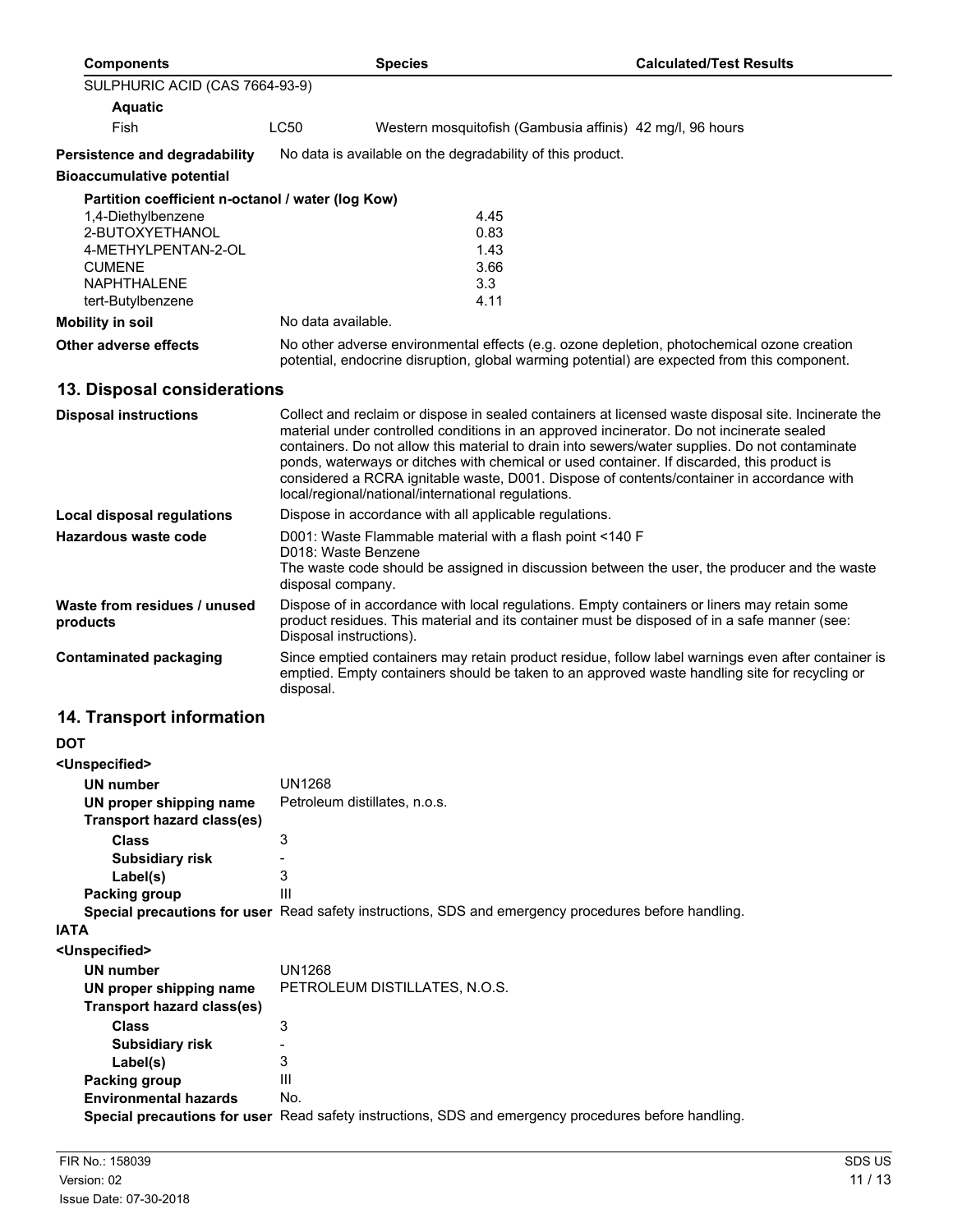## **IMDG**

| <unspecified></unspecified>                                                    |                                                                                                      |
|--------------------------------------------------------------------------------|------------------------------------------------------------------------------------------------------|
| UN number                                                                      | UN1268                                                                                               |
| UN proper shipping name                                                        | PETROLEUM DISTILLATES, N.O.S.                                                                        |
| Transport hazard class(es)                                                     |                                                                                                      |
| <b>Class</b>                                                                   | 3                                                                                                    |
| <b>Subsidiary risk</b>                                                         |                                                                                                      |
| Label(s)                                                                       | 3                                                                                                    |
| Packing group                                                                  | $\mathbf{III}$                                                                                       |
| <b>Environmental hazards</b>                                                   |                                                                                                      |
| <b>Marine pollutant</b>                                                        | No.                                                                                                  |
| EmS                                                                            | Not available.                                                                                       |
|                                                                                | Special precautions for user Read safety instructions, SDS and emergency procedures before handling. |
| Transport in bulk according to<br>Annex II of MARPOL 73/78 and<br>the IBC Code | Not established.                                                                                     |
|                                                                                |                                                                                                      |

#### **DOT**



# **15. Regulatory information**

**US federal regulations**

This product is a "Hazardous Chemical" as defined by the OSHA Hazard Communication Standard, 29 CFR 1910.1200.

### **TSCA Section 12(b) Export Notification (40 CFR 707, Subpt. D)**

| Not regulated.          |  |
|-------------------------|--|
| <b>CDCI A Uszardoue</b> |  |

**CERCLA Hazardous Substance List (40 CFR 302.4)**

| 2-BUTOXYETHANOL (CAS 111-76-2)            | Listed. |
|-------------------------------------------|---------|
| Ammonia, aqueous solution (CAS 1336-21-6) | Listed. |
| NAPHTHALENE (CAS 91-20-3)                 | Listed. |
| SARA 304 Emergency release notification   |         |
|                                           | 10001   |

SULPHURIC ACID (CAS 7664-93-9) 1000 LBS

**Superfund Amendments and Reauthorization Act of 1986 (SARA)**

## **SARA 302 Extremely hazardous substance**

| <b>Chemical name</b>               | <b>CAS number</b> | Reportable<br>quantity<br>(pounds) | <b>Threshold</b><br>planning quantity<br>(pounds) | <b>Threshold</b><br>planning quantity,<br>lower value<br>(pounds) | Threshold<br>planning quantity,<br>upper value<br>(pounds) |
|------------------------------------|-------------------|------------------------------------|---------------------------------------------------|-------------------------------------------------------------------|------------------------------------------------------------|
| SULPHURIC ACID                     | 7664-93-9         | 1000                               | 1000                                              |                                                                   |                                                            |
| SARA 311/312 Hazardous<br>chemical | Yes               |                                    |                                                   |                                                                   |                                                            |
| FIR No.: 158039                    |                   |                                    |                                                   |                                                                   | SDS US                                                     |
| Version: 02                        |                   |                                    |                                                   |                                                                   | 12/13                                                      |